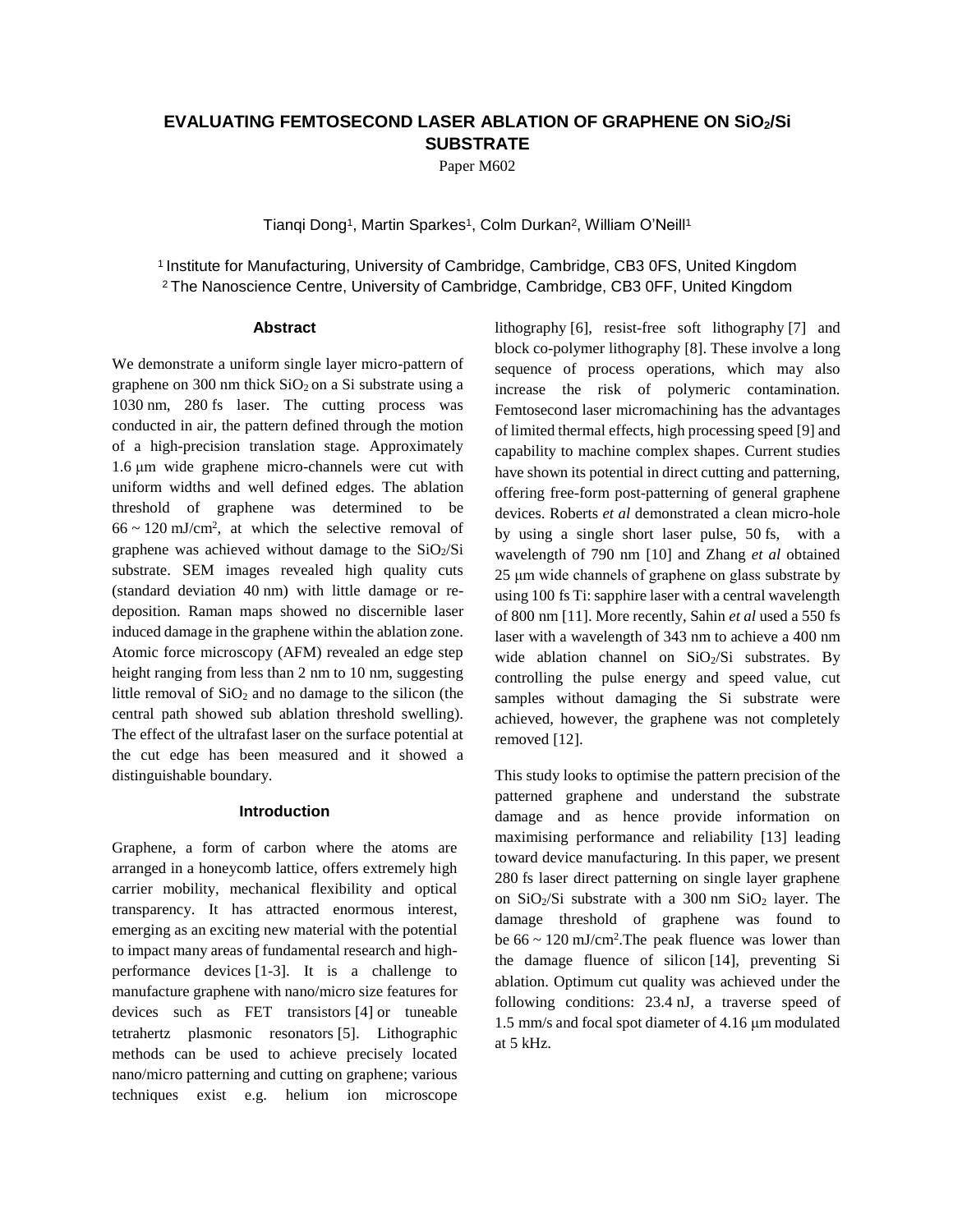# **Theory**

The challenge of using a femtosecond laser to fabricate a graphene device on  $SiO<sub>2</sub>/Si$  substrate is to avoid damaging the Si substrate, which is critical due to its low ablation threshold. Graphene can only absorb 2.3 % of light (300 nm  $< \lambda < 1100$  nm) [15] and the SiO<sub>2</sub> layer is almost transparent at the same range [16]. At a wavelength of 1030 nm, the laser light penetrates into the Si with an absorption depth of around 300 μm [17]. The damage threshold of Si is reported to be around 340 mJ/cm<sup>2</sup> , which is higher than that of Si at 343 nm  $(100 \text{ mJ/cm}^2)$ . This range of thresholds offers the potential to achieve complete removal graphene without causing damage the substrate.



Fig. 1 Schematic of light absorption of graphene on SiO2/Si substrate at 1030 nm.

Femtosecond laser processing offers high peak intensity. During the ablation process, the bonds in graphene and  $SiO<sub>2</sub>$  may break down and reform new bonds between Si and C on the surface of the substrate, bond energy shown in Table 1.

| Table 1. Average bond energies. |  |  |
|---------------------------------|--|--|
|---------------------------------|--|--|

| <b>Bond</b>      | Average bond    | Reference |
|------------------|-----------------|-----------|
|                  | energy (kJ/mol) |           |
| Carbon bond      | $480 - 580$     | [18]      |
| in graphene      |                 |           |
| SiO <sub>2</sub> | 408             | [19]      |
| $Si-C$           | 360             | [20]      |

# **Experiment Setup**



Fig. 2 Experimental setup of femtosecond laser machining system.

Fig.2 illustrates the experimental setup. The monolayer graphene used in this process was grown by chemical vapour deposition (CVD) on a 25 μm copper foil. It was then transferred onto a SiO<sub>2</sub>/Si substrate as described in [21]. The pulse duration was measured with an optical autocorrelator (APE PulseCheck USB). Laser processing was carried out at room temperature in air with parameters listed in Table 2. The cutting path was controlled through the motion of a high-precision translation stage. The laser power was fine-tuned with a diffractive attenuator. The laser beams were circularly polarised and focused by an NA=0.35 objective lens (12 OI 09, Comar Optics) with a focal length of 12.7 mm to a spot diameter of 4.16 μm.

Table 2. Laser parameters.

| Laser model | Amplitude Systèmes |  |
|-------------|--------------------|--|
|             | Satsuma            |  |
| Wavelength  | $1030$ nm          |  |
| Duration    | $280$ fs           |  |
| Beam radius | $2.2 \text{ mm}$   |  |
|             | 11                 |  |

## **Results and discussion**

## **Laser ablation**

Ten groups of lines were cut with sample traverse speeds ranging from 0.05 to 3 mm/s with pulse energies of 23.4 nJ, 12.1 nJ and 5.90 nJ. However, the lines processed with 5.90 nJ showed no evidence of cutting by observation from both optical microscope and SEM (Zeiss 1540XB Crossbeam). With pulse energy of 23.4 nJ at speed of 0.05 mm/s, the Si substrate was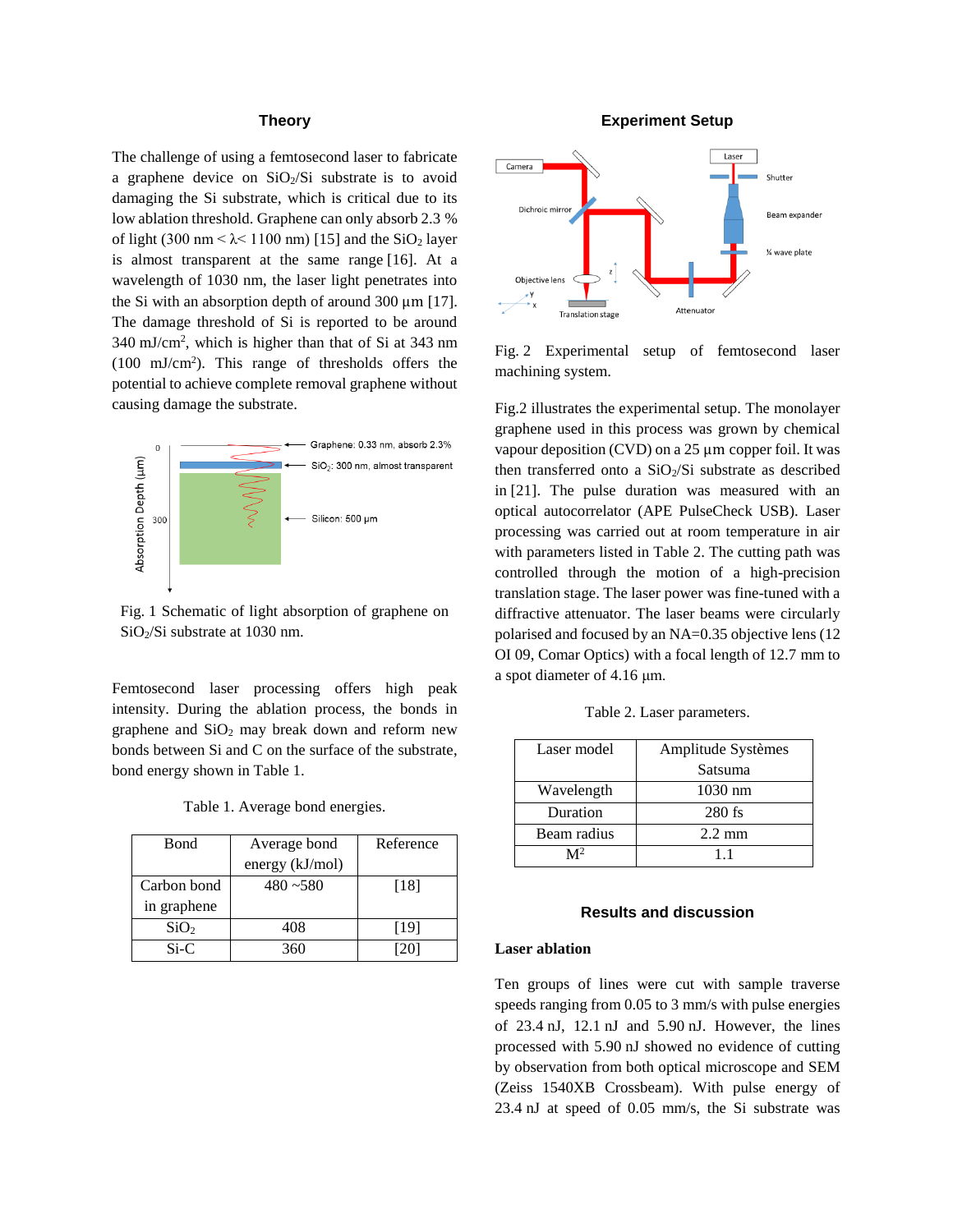damaged. For the same pulse energy, the kerf width decreased as the cutting speeds increased, Fig. 3. Both of the variations showed cutting speeds around 1.5mm/s with the lowest standard error. For a pulse energy of 12.1 nJ, the optimum window of cutting, which was defined as the lowest standard deviation of the kerf width measurement, was found to be  $1.0 \sim 2.0$  mm/s. For 23.4 nJ, the optimum window was larger, ranging from 0.5 mm/s to 3.5 mm/s. The waviness in the kerf edge is attributed to slight variations of both the coating and laser giving pulse to pulse variation in diameter.



Fig. 3 Variation of kerf width with cutting speed for difference pulse energies.

The cutting quality can be observed through SEM images. Fig. 4 gives detailed information on the edge quality of a uniform cutting channel with width of  $3.24 \pm 0.04$  μm.



 $\frac{400 \text{ nm}}{400 \text{ nm}}$ 

Fig. 4 SEM image of a cut processed with 1.5 mm/s, 23.4 nJ.

The damage threshold of graphene can be calculated via the following equation [22]:

$$
F_{th} = \frac{2E_p}{\pi \omega_0^2} \exp(-\frac{d^2}{2\omega_0^2})
$$

where  $E_p$  stands for the pulse energy,  $\omega_0$  is the beam spot radius after the focusing lens and  $d$  is the ablation diameter. The laser processing window to ablate graphene was determined to be 66 mJ/cm<sup>2</sup> ~ 120 mJ/cm<sup>2</sup> at room temperature in air.



Fig. 5 Variation of damage threshold of graphene with pulse number or different pulse energies. The pulse number is estimated from the pulse overlap of a train of spot that moved at a constant speed.

Compared to reported thresholds, Table 3, the experimental results show lower values, down to 66 mJ/cm<sup>2</sup> (Fig. 5), this possibly can be explained by the incubation effect, which means the ablation threshold by femtosecond pulses is lowered as the pulse number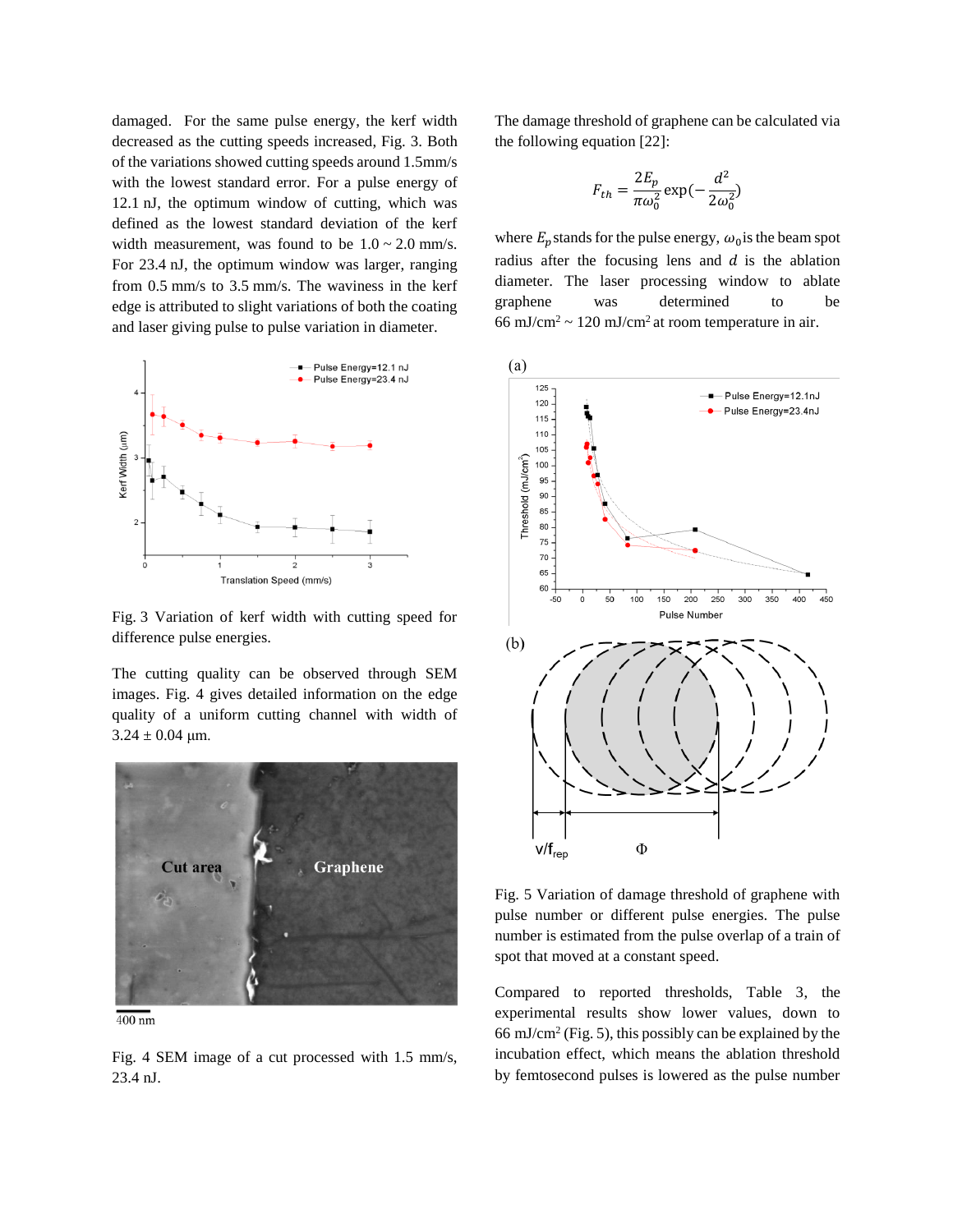on the same area is increased. According to the cumulative equation [23]:

$$
F_{th}(N) = F_{th}(1)N^{s-1}
$$

Where  $F_{th}(1)$  and  $F_{th}(N)$  are the single-shot and Nshot damage thresholds, respectively. S is known as incubation coefficient which quantifies the degree of incubation behaviour. Assuming there is no incubation effect, the width of the patterning line would be always equal to the diameter of single-shot site, the estimation of pulse number was proposed in [23], which is expressed as  $N = \frac{\Phi}{n_e}$  $v_{/f_{rep}}$ , where  $\Phi$  is the spot size of focused laser beam, ν represents processing speed and

For a pulse energy of 12.1 nJ, the single-shot damage threshold and incubation coefficient can be calculated to be 139 mJ/cm<sup>2</sup> and 0.87. For 23.4 nJ, the corresponding values are  $163.3 \text{ mJ/cm}^2$  and 0.85. The calculated single-shot thresholds are in a good agreement with the literature, Table 3. Thus, the lower ablation thresholds ablation obtained  $(66 \text{ mJ/cm}^2)$  could be qualitatively explained by the incubation effect.

Table 3. Reported damage threshold fluence of graphene, repetition rate 1 kHz.

| Wavelength       | Pulse           | <b>Threshold</b>      | Ref.   |
|------------------|-----------------|-----------------------|--------|
|                  | <b>Duration</b> | (mJ/cm <sup>2</sup> ) |        |
| 790 nm           | 50 fs~1.6 ps    | $-200$                | [10]   |
| $800 \text{ nm}$ | $100$ fs        | $160 - 210$           | $[11]$ |
| $800 \text{ nm}$ | $100$ fs        | 89                    | [24]   |
| 343 nm           | $550$ fs        | ~150                  | [15]   |

#### **Atomic force microscopy**

 $f_{rep}$  is pulse repetition rate.

The benefit of a lower ablation threshold for graphene is avoiding damage to the Si substrate. As for a typical graphene FET device, an [insulator](http://en.wikipedia.org/wiki/Electrical_insulation) (typically  $SiO<sub>2</sub>$  $SiO<sub>2</sub>$ ) is used as capacitor between gate and body. To investigate the feasibility of using the femtosecond laser to pattern graphene FET devices, an analysis of any damage to the substrate is essential in order to optimise further fabrication steps.

To explore the dimensions and quality of the graphene sample post-ablation, atomic force microscopy (AFM)

was used in tapping mode. As illustrated in Fig. 6 (a), the graphene rolls up at the edge (an example is in the dashed circle), also observed using SEM, Fig. 4. A representative line-section across the ablated region (along the light blue line in Fig. 6 (a)) is shown in Fig. 6 (b). The edge step height is around 6 nm, and there is no evidence of any removal of  $SiO<sub>2</sub>$  and no damage to the Si. With the kerf width measured to be 3.37  $\mu$ m, the peak fluence is calculated as 261 mJ/cm<sup>2</sup>, which is in the range between the melting and ablation thresholds of  $SiO<sub>2</sub>$  (Table 4).

Table 4. Ablation/melting threshold of substrate material at 1030 nm.

| <b>Material</b>                      | <b>Threshold</b> $(mJ/cm2)$ |                      | Ref. |
|--------------------------------------|-----------------------------|----------------------|------|
| $100 \text{ nm}$<br>thickness $SiO2$ | $325+3$<br>(Ablation)       | $233+4$<br>(Melting) | [25] |
| Si                                   |                             |                      |      |



Fig. 6 (a) AFM topography image of a cut kerf with pulse energy of 17.8 nJ, processing speed 0.75mm/s. (b) Cross section map along the path shown by the horizontal line in (a).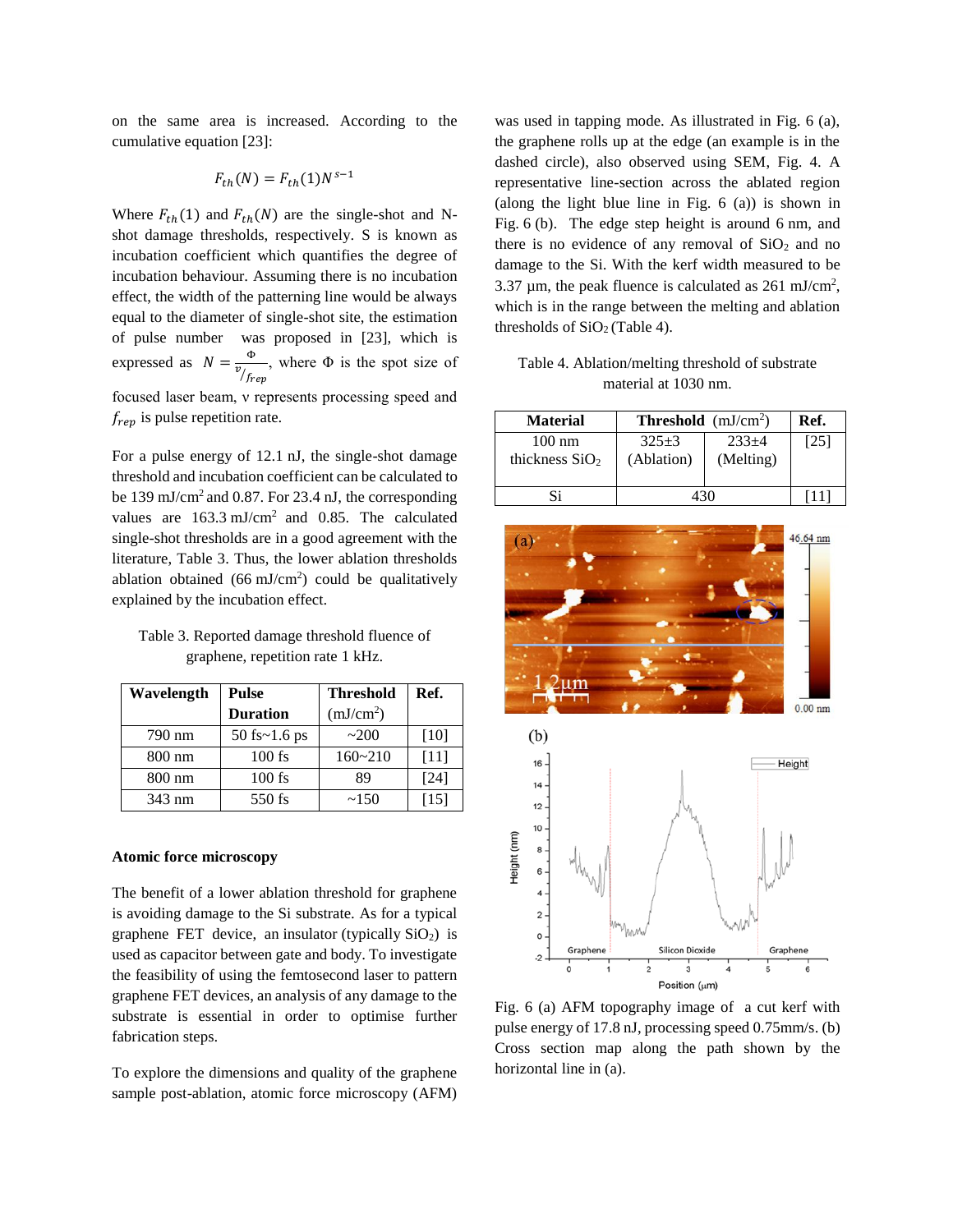The central region shows a sub-ablation threshold Gaussian-shaped swelling. The peak fluence  $(261 \text{ mJ/cm}^2)$  is below the Si ablation threshold  $\approx$  430 mJ/cm<sup>2</sup>), however, due to the strong absorption of Si, such amount of energy could cause thermal expansion. As the fluence is above the silicon dioxide melting threshold, some expansion of Si could contribute to the apparent swelling of silicon dioxide.

## **Raman spectroscopy**

The cut areas of ablated samples were examined by Raman spectroscopy, using 514 nm laser excitation with a 100x objective. The Raman laser spot size was around 0.7 μm. The laser power was lower than 1 mW to prevent the damaging of graphene [26]. G and D peaks, which lie at around 1560 cm<sup>-1</sup> and 1360 cm<sup>-1</sup> refer to the main features in the Raman spectra of carbon materials [27]. At  $\sim$  2700 cm<sup>-1</sup>, carbon materials also have a feature called the 2D peak. For graphene, this is particularly intense relative to the G peak [27].

Fig. 7 shows results from the uncut region, where intense G and 2D peaks occurred at around 1580 cm-1 and 2700 cm-1 on the unprocessed area. The G and 2D peaks, however, disappeared within the cut line. This proved that the laser completely removed the monolayer graphene on the Si substrate. Comparison to interpretation in cited literature are discussed in the next section.



Fig. 7 Raman spectra of the cut base and uncut area

Since the edges break the translation symmetry of graphene, they can be treated as defects [27]. To characterize the microscopic edge modification, the edge of the ablated sample (processed with 0.75 mm/s, 17.8 nJ) were scanned with the Raman microscope. Fig. 8 (b) shows the Raman spectra obtained at four positions along  $y = -19$  line of the optical image in Fig. 8 (a). At  $x=2$ , 4, 6  $\mu$ m, the low intense disorderinduced D peak, at around  $1350 \text{ cm}^{-1}$ , show no discernible laser induced collateral damage near the cutting edge benefitting from the ultrafast laser pulses. On the edge  $(x=0 \mu m)$ , we observe increase of defectactivated D and D' peak. The ratios of  $I(D)/I(G)$  at x=0, 2, 4, 6 µm were calculated as 0.11, 0.069, 0.071, 0.079, respectively. The D peak could be caused by the edge itself. In the literature, oxidation was argued as a possible contribution to this D peak [11, 15, 28], however, the explanation requires further validation.



Fig. 8 Optical image of femtosecond pulse damage spot (a) and Raman spectra D, D', G and 2D peak (b) at four different locations, gradually away from the edge of laser ablation.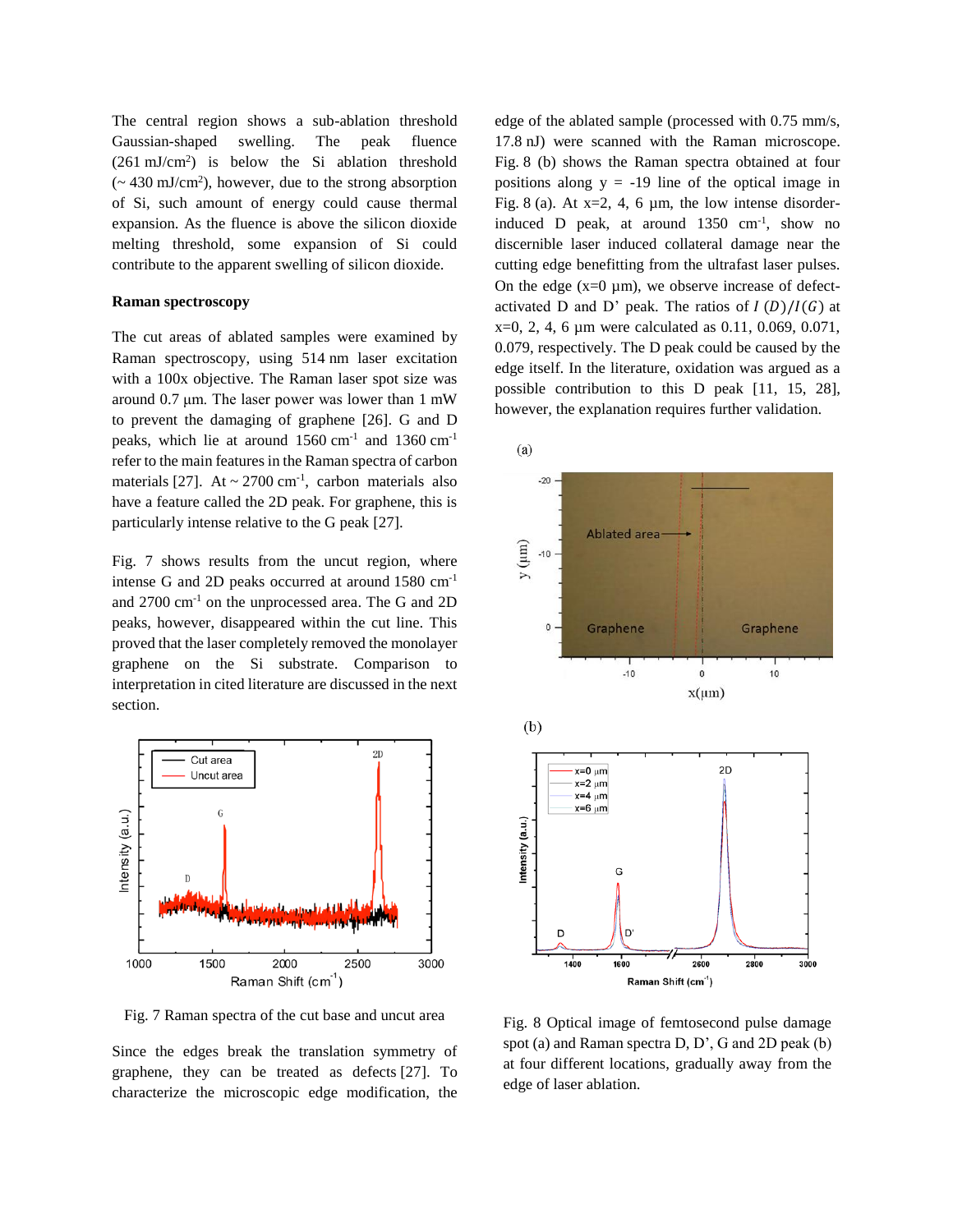#### **Kelvin Probe Force Microscopy**

From the previous work, we know that both the Si substrate and graphene near the cutting edge were not damaged. The edge has shown a slight D peak increase and the  $SiO<sub>2</sub>$  experienced a Gaussian shape swelling. However, whether the femtosecond laser induced bond reformation on the  $SiO<sub>2</sub>$  surface as well as the modification of the cutting edge is unknown.

To further explore the cut region, AFM was used in Kelvin probe force mode. The experiments were carried out under ambient conditions, amplitude modulation measurement method selected. Kelvin probe force microscopy (KPFM) probes contact potential difference (CPD) between the conducting probe and the sample, providing quantitative mapping of the surface potential. Fig. 9 (a) shows the CPD image of the same cut kerf as shown in Fi.6 (a). It shows a clear and uniform potential difference  $\Delta V_{CPD}$  between graphene and SiO<sub>2</sub>, which was measured to be  $\Delta V_{CPD} \approx 30 \, \text{mV}$ .



Fig 9. (a) Kelvin probe force microscopy (KPFM) surface potential map of the cut kerf shown in Fig. 6. A region at the edge where the graphene flake has folded

over itself to create bilayer graphene is indicated by the dashed circle, having a higher CPD than the monolayer graphene (b) Cross section and surface potential maps along the path shown by blue horizontal line in (a).

The edges were distinguishable and showed a clear step in potential, with the surface potential as the rest of the graphene, which suggests no modification of other bonds. This supports that D peak generated at the edge of graphene was not due to the oxidation due to laser etching as explained in [11, 15, 28]. The folded flake of graphene at the edge, such as that shown in Fig. 6(a), showed a higher surface potential of around 40 mV. This is consistent with findings of others who show that the surface potential increases with the number of layers of graphene  $[29, 30]$ . On the SiO<sub>2</sub> region, the KPFM contrast is fairly uniform  $( \sim 15 \text{ mV}$  variation), implying no formation of SiC as a result of a chemical reaction between graphene and Si, since  $\Delta V_{CPD}$  between graphene and SiC is around 100 mV [30]. These results indicate that during the femtosecond ablation process, there is no evidence of modification of SiO2.

## **Conclusion**

A 280 fs fibre laser has been evaluated for patterning of monolayer graphene on a  $SiO<sub>2</sub>/Si$  substrate. We have demonstrated an effective technique for direct laser profiling of single layer graphene on this substrate.

1. The optimum channel was produced with a speed of 1.5 mm/s and a pulse energy of 23.4 nJ (pulse number  $\sim$ 13.8). The width was measured to be 3.24  $\pm$  0.04 µm.

2. The ablation threshold was determined to be in the range of 66 mJ/cm<sup>2</sup> ~ 120 mJ/cm<sup>2</sup>. It is lower than the values reported in the literature which could be explained by incubation effects.

3. With these parameters only graphene was removed, giving negligible substrate damage due to the lower ablation threshold of graphene relative to  $SiO<sub>2</sub>$  and Si.

4. Swelling was evident when graphene had been removed as a result of below threshold interaction of the laser and Si substrate.

5. The increased D peak in proximity of the machined channel was attributed to graphene edges, rather than oxidation as a result of laser processing. The edges can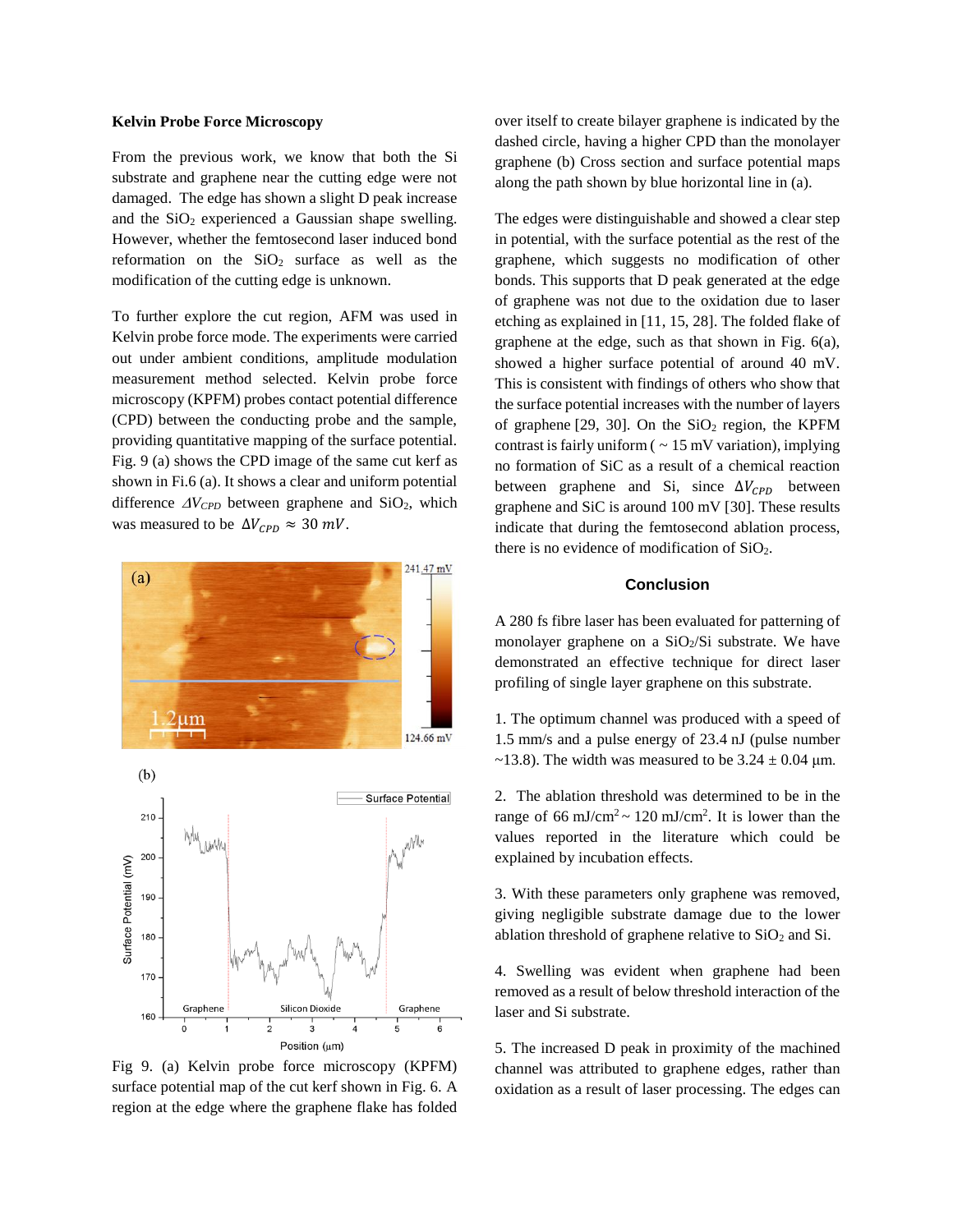be treated as defects as they break the translation symmetry of graphene.

## **Acknowledgement**

This work was supported by The Engineering and Physical Sciences Research Council (EPSRC) and National University of Defence Technology (NUDT). The authors also thank Cambridge Graphene Centre (CGC).

## **References**

[1] Novoselov, K.S. , Geim, A.K. , Morozov, S.V. , Jiang, D., Zhang, Y. , Dubonos, S.V., Grigorieva, I.V., Firsov, A.A. (2004) Electric Field Effect in Atomically Thin Carbon Films, Science 306, 666.

[2] Geim, A.K., Novoselov, K. S. (2007) The rise of grpahene, Nature Material, 6(3), 183-191

[3] Bonaccorso, F., Sun,Z., Hasan, T., Ferrari A.C. (2010) Graphene photonics and optpelectronics, Nature Photonics 4 (9), 611-622

[4] Schwierz, F. (2010) Graphene transistors, Nature Nanotechnology, 5, 487-496

[5] Ju, L., Geng, B., Horng, J., Girit, C., Martin,M., Hao, Z., Bechtel, H. A., Liang, X., Zettl, A., Shen, Y.R.&Wang.F. (2011) Graphene plasmonics for tunable terahertz metamaterials. Nature Nanotechnology. 6, 630–634.

[6] Bell, D.C., Lemme, M.C., Stern, L.A., Williams, J.R.&Marcus, C.M.(2009) Precision cutting and patterning of graphene with helium ions, Nanotechonology, 20 455302(5pp)

[7] George, A., Matthews, S., Gastel, R.V., Nijland, M., Gopinathan, K., Brinks, P., Venkatesa, T.& Elshof, J. E.(2012) Large area resist-free soft lithographic patterning of graphene, Small 9(5), 711-715.

[8] Choia,D., Kurua, C ., Choiab,C., Noha, K., Hongc, S.K., Dasd, S., Choid, W. & Jinab, S.(2014) Nanopatterned graphene field effect transistor fabricated using block co-polymer lithography, Materials Research Letters 2(3) 131-139

[9] Rizvi, N.H (2003) Femtosecond laser micromachining: current status and applications, RIKEN Review. 50, 107.

[10] Roberts, A., Cormode, D., Reynolds, C. Newhouse-Illige,T., LeRoy,B. J., Sandhu, A.S.(2011) Response of graphene to femtosecond high-intensity laser irradiation, Applied Physics Letter 99, 051912

[11] Zhang, W., Li, L., Wang, Z.B., Pena, A.A., Whitehead, D.J., Zhong, M.L., Lin, Z.& Zhu, H.W. (2012) Ti:sapphire femtosecond laser direct microcutting and profiling of graphene, Applied Physics A.109, 291-297

[12] Sahin, R., Simsek, E.&Akturk, S.(2014) Nanosclae patterning of graphene through femtosecond laser ablation, Applied Physics Letters 104, 053118

[13] Lee, J.H., Balasubramanian, K., Weitz., R.T., Burghard, M.& Kern, K.(2008) Contact and edge effects in graphene device. Nature nanotechnology 3, 486

[14] Thorstensen, J., Foss, S.E. (2012) Temperature dependent ablation threshold in silicon using ultrashort laser pulse, Journal of Applied Physics, 112, 103514

[15] Kuzmenko, A. B., van Heumen, E., Carbone, F. & van der Marel, D. (2008), Universal Optical Conductance of Graphite, Phys. Rev. Lett. 100, 117401

[16] Kitamura, R., Pilon, L. & and Jonasz, M. (2007) Optical constants of silica glass from extreme ultraviolet to far infrared at near room temperature, Applied Optics, 46, 33.

[17] [http://www.pveducation.org/pvcdrom/materials/o](http://www.pveducation.org/pvcdrom/materials/optical-properties-of-silicon) [ptical-properties-of-silicon](http://www.pveducation.org/pvcdrom/materials/optical-properties-of-silicon) .

[18] Feng, J., Li, W., Qian, X., Qi, J., Qi, L. &Li, J. (2012) Patterning of graphene, Nanoscale, 4 (16) , 4883–4899.

[19] https://www.electrochem.org/dl/ma/203/pdfs/2026 .pdf